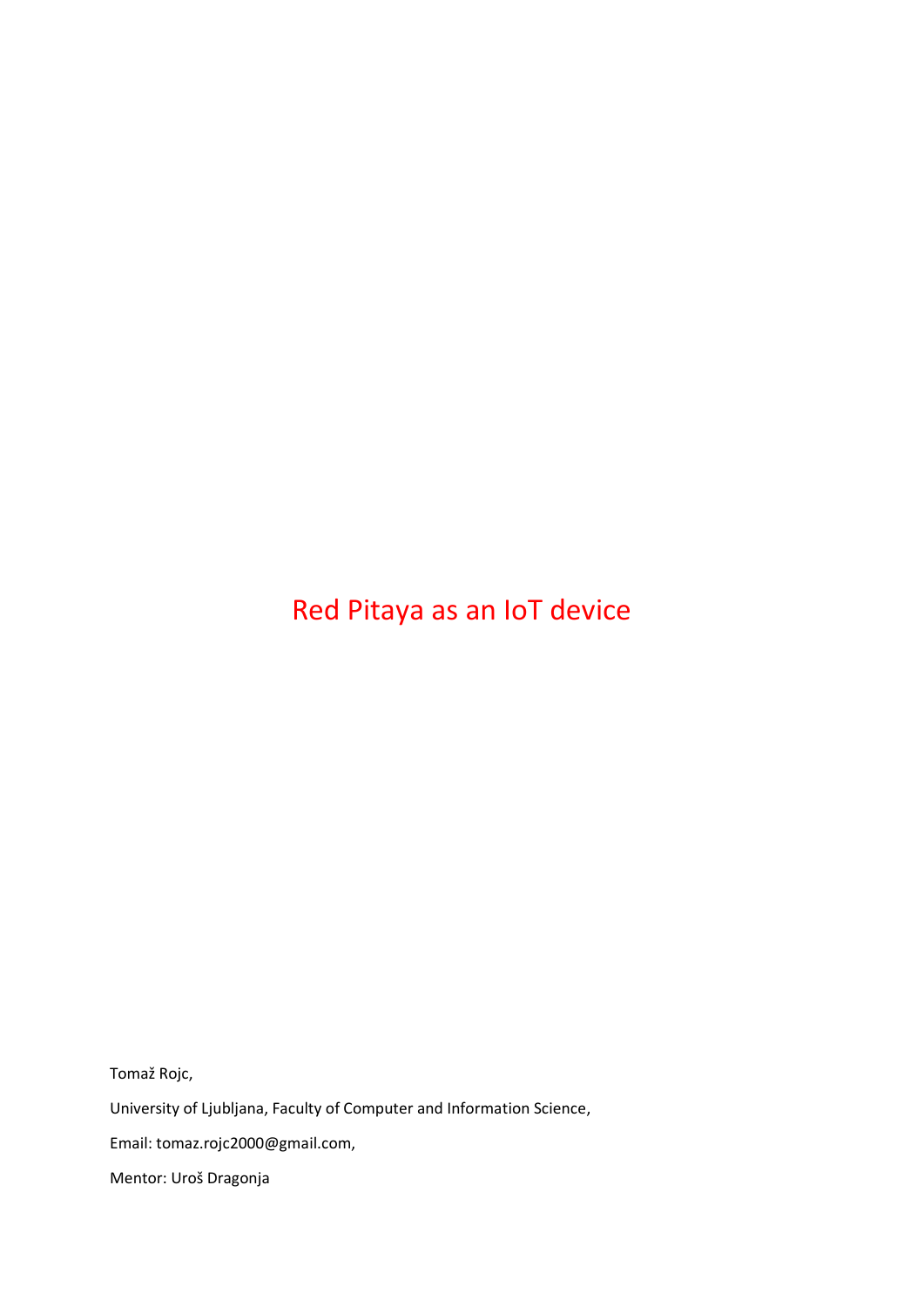### 1. Introduction

The IoT (Internet of Things) describes devices, such as sensors, that are connected together and exchange data over the internet. This data can also be sent to cloud servers, where it is stored. EdgeX Foundry is an open-source framework that allows you to communicate with IoT devices and configure them to send or receive data automatically. I turned the Red Pitaya SIGNALlab 250-12 into an IoT device. I used it's input 1 as a sensor and sent the readings of amplitude to the cloud.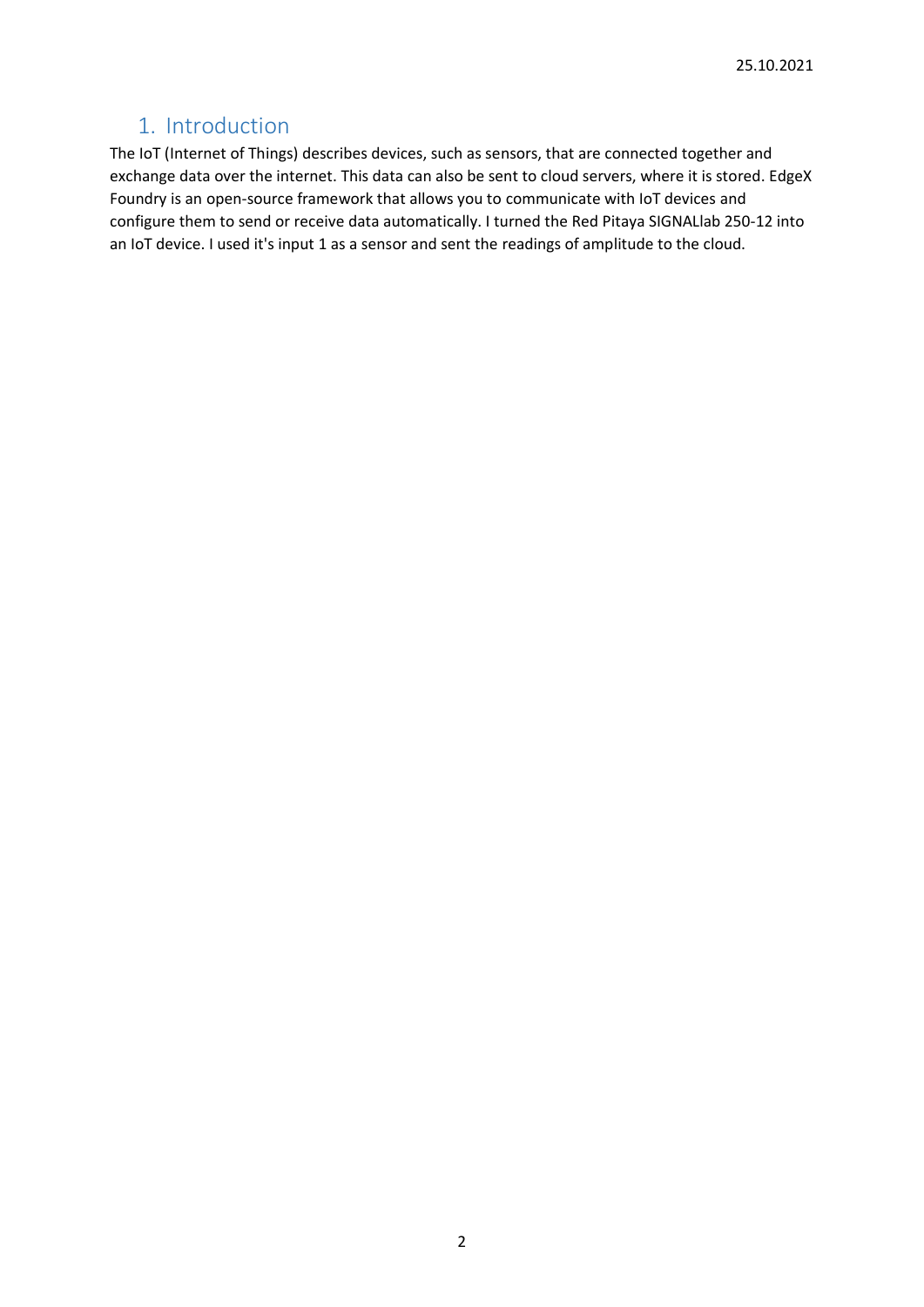#### 2. Architecture



EdgeX is running on Docker that is installed on a computer in the local network. In this network we can plug multiple IoT devices. EdgeX provides a wide range of protocols to connect to any device. In this case the Red Pitaya is using the REST protocol to send measurements to EdgeX. From there EdgeX takes care of the data, which is ultimately sent to the cloud over the MQTT protocol. I used HiveMQ's free public MQTT server for testing purposes. The last step was to create a simple web application that connects to the MQTT server and gets the readings. This app should work on any network, because the data is in the cloud.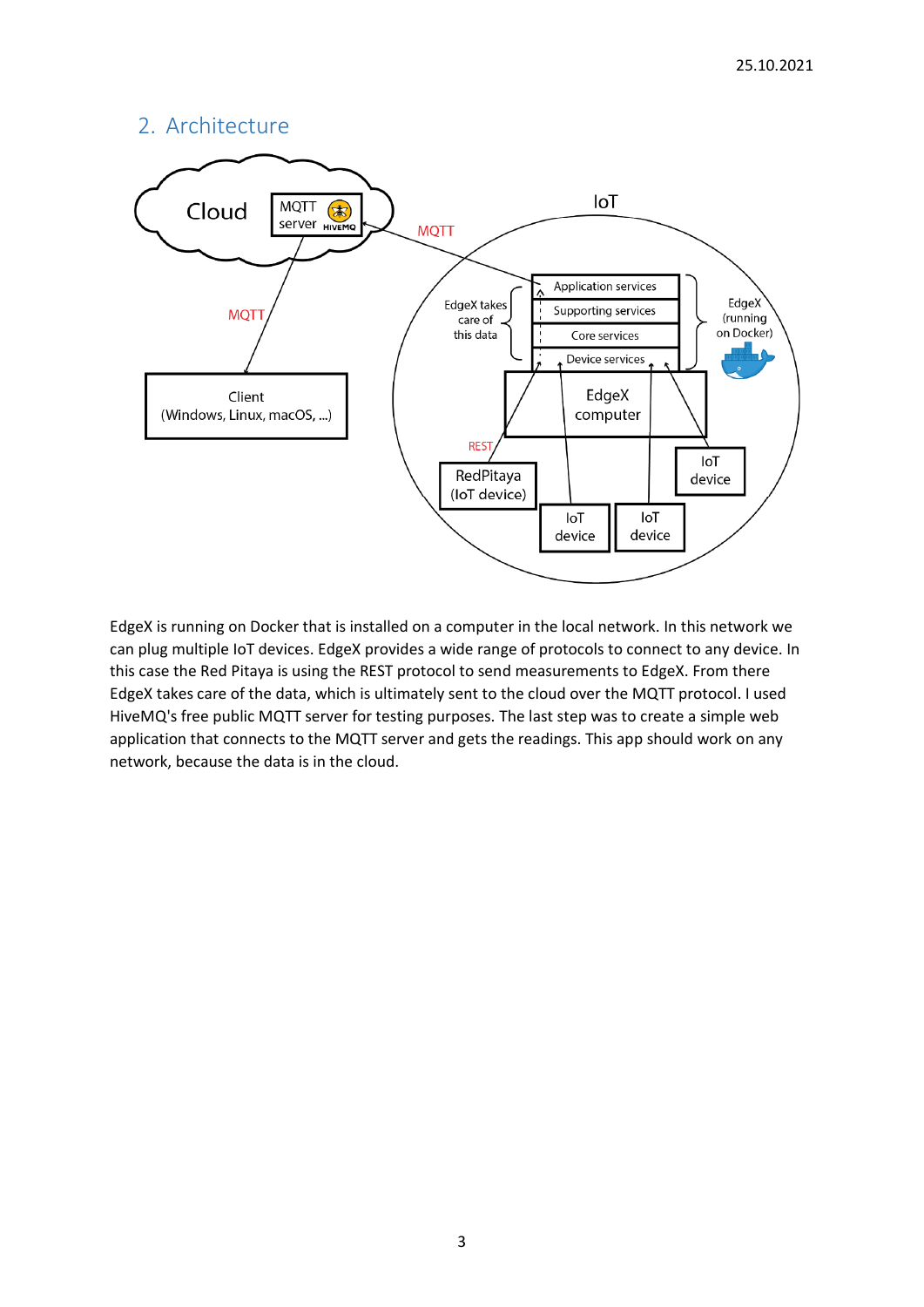#### 3. Software



It all starts with a Python script that reads the measurements on Red Pitaya's input 1 and sends it to EdgeX Foundry. The script is stored on Red Pitaya and before you run it you have to enable the SCPI server, because the script can also be used from another computer that communicates with Red Pitaya over this server. This is how you can get measurements from Red Pitaya's inputs and outputs. I use localhost for the server's IP, so the Red Pitaya communicated with itself and the script operates autonomously.

Next, we come to EdgeX. This has to be configured to accept Red Pitaya's data, process it and send it to the cloud. It has to be told exactly which kind of data it will be accepting, and which kind of data it will be sending. The data is then sent to the cloud to a certain MQTT server under the desired MQTT topic.

Finally the application that reads data from the MQTT server is written in HTML. It uses the Eclipse Paho JavaScript library to connect to the desired MQTT topic, subscribe to it and get the messages from server. It parses and displays them on the screen. It also plots a simple graph of amplitudes that it has read.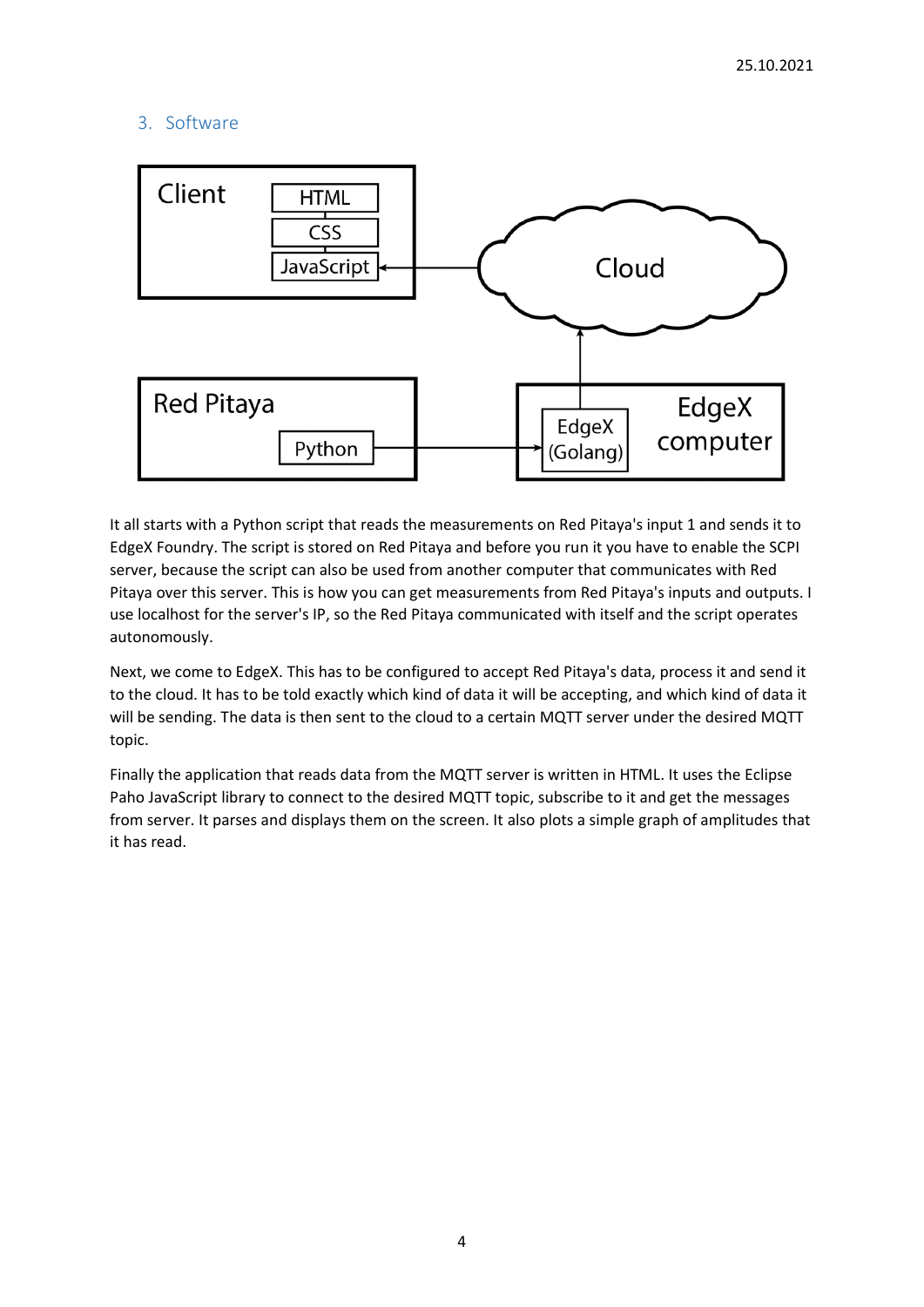This is how the demo application looks like in disconnected and connected states: